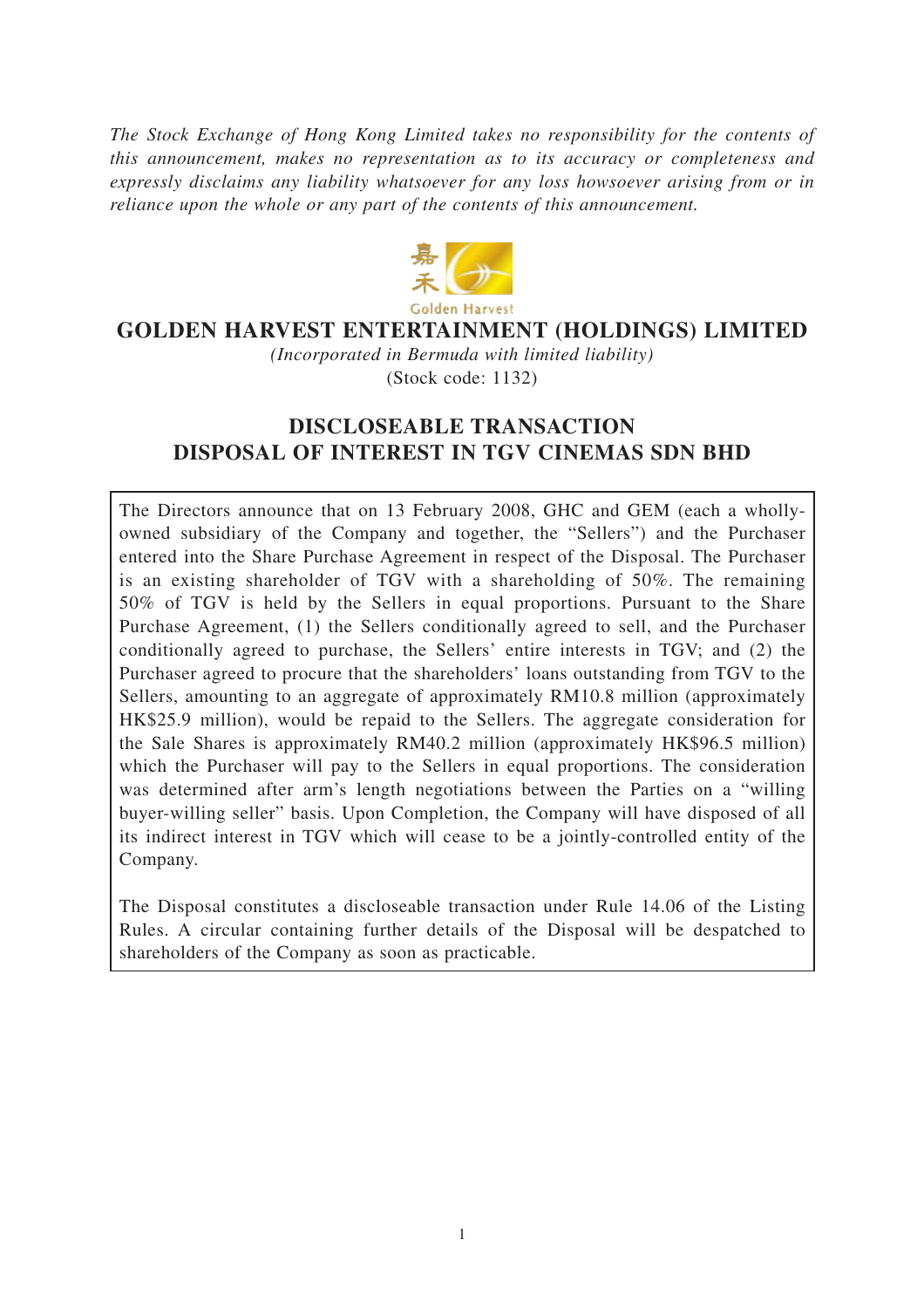#### **1. THE SHARE PURCHASE AGREEMENT**

**Date:** 13 February 2008

#### **Parties:**

(1) Tanjong Entertainment Sdn Bhd (the Purchaser)

The Purchaser is a company incorporated in Malaysia and is an investment holding company which holds interests in companies which are involved in the operation of a leisure park, property investment and film exhibition business. The Purchaser is a wholly-owned subsidiary of Tanjong Public Company Limited, a company the shares of which are listed on the Kuala Lumpur Stock Exchange and the Stock Exchange of London plc.

(2) Golden Harvest Cinemas Holding Limited (a Seller)

GHC is an investment holding company incorporated in the British Virgin Islands and a wholly-owned subsidiary of the Company. The companies in which GHC invests are principally engaged in distribution of motion pictures and film exhibition.

(3) Global Entertainment and Management Systems Sdn Bhd (a Seller)

GEM is an investment holding company incorporated in Malaysia and a wholly-owned subsidiary of the Company. Its principal asset is its 25% interest in TGV.

To the best of the Directors' knowledge, information and belief having made all reasonable enquires, each of the Purchaser and Tanjong Public Company Limited is a third party independent of the Group and its connected persons, is not a connected person of the Company and does not have any shareholding interest in the Company.

#### **Interest to be disposed of:**

The Sale Shares, being 2,500,000 ordinary shares of RM1.00 each, representing 50% of the issued and paid up share capital of TGV and the Group's entire interest in TGV.

According to the audited financial statements of TGV as at 31 December 2006, the book value of the Sale Shares was RM12.0 million (approximately HK\$28.8 million).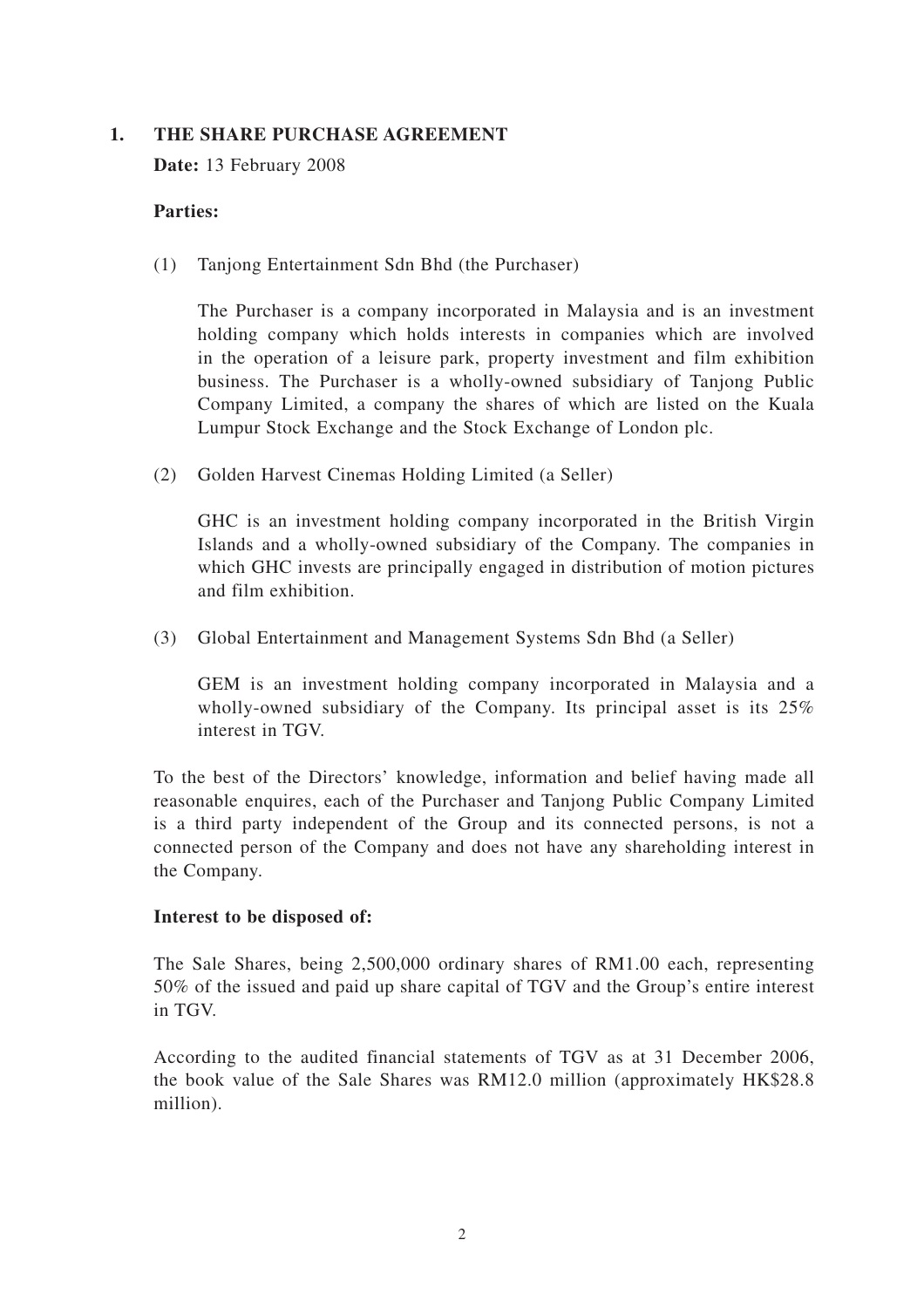#### **Consideration:**

The consideration payable by the Purchaser to the Sellers for the Disposal is approximately RM40.2 million (approximately HK\$96.5 million). Pursuant to the Share Purchase Agreement, the purchase consideration is payable in one lump sum at Completion.

The consideration was determined after arm's length negotiations on a "willing buyer-willing seller" basis taking into consideration the value of the business of TGV and represents an excess of HK\$65.3 million over the carrying value of the Sale Shares of HK\$31.2 million recorded by the Group as at 30 June 2007.

#### **Conditions for the Disposal:**

Completion of the Disposal is conditional upon fulfilment of, among others, the following conditions:

- (a) The approval of the Foreign Investment Committee of Malaysia for the sale, purchase and transfer of the Sale Shares under the terms of the Share Purchase Agreement having been obtained; and
- (b) The approval of the Disposal by the ultimate holding company of each of the Sellers and the Purchaser, as may be required by applicable listing requirements, law or regulations.

Subject to the conditions precedent in the Share Purchase Agreement being fulfilled, the Purchaser shall, in addition to paying the consideration to the Sellers, procure that the shareholders' loans of approximately RM10.8 million (approximately HK\$25.9 million) owed by TGV to the Sellers be repaid.

Following Completion, TGV will cease to be a jointly-controlled entity of the Company.

#### **2. INFORMATION ON TGV**

TGV is a company incorporated in Malaysia. It is principally engaged in the business of operation of cinemas.

The existing shareholders of TGV are the Purchaser, GHC and GEM with shareholdings of 50%, 25% and 25%, respectively.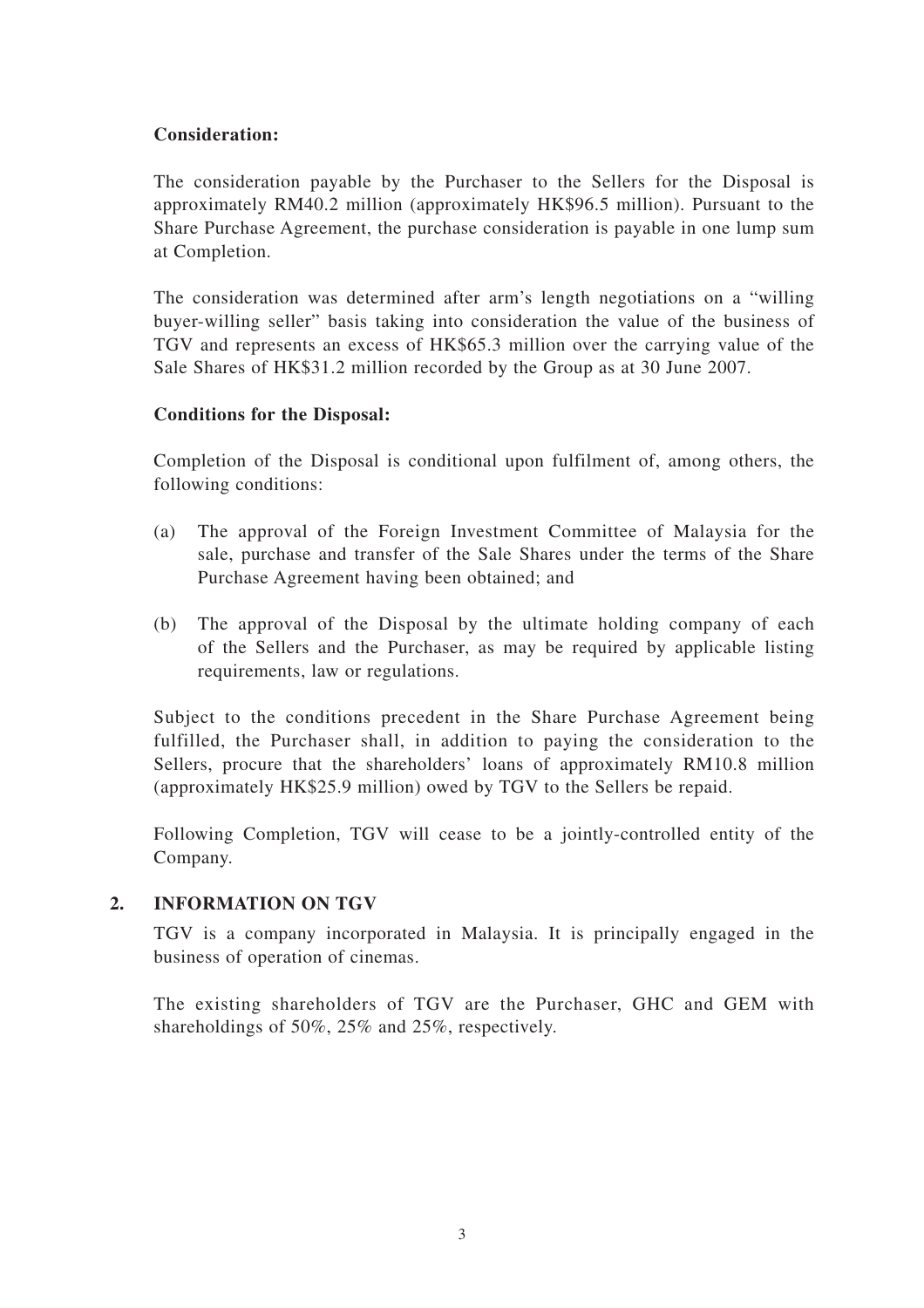#### **3. FINANCIAL IMPACT OF THE DISPOSAL AND USE OF PROCEEDS**

The approximate net profits attributable to the Sale Shares for the two financial years immediate preceding the Disposal are set out below:

|                             | <b>30 June 2006</b> | <b>30 June 2007</b> |
|-----------------------------|---------------------|---------------------|
| Net profits before taxation | HK\$10.1 million    | HK\$12.8 million    |
| Net profits after taxation  | HK\$6.5 million     | HK\$8.9 million     |

Assuming the Disposal had been completed as of 30 June 2007, the net asset value of the Group (excluding its interests in TGV) would have increased by approximately HK\$62.7 million and the estimated profit on the sale of Sale Shares would be approximately HK\$64.3 million, representing the consideration less the carrying value of TGV recorded by the Group as at 30 June 2007 (approximately HK\$31.2 million) and certain costs and expenses associated with the Disposal (approximately HK\$1.0 million). The actual profit will be recognised upon Completion and may vary from the estimated profit depending on the results of TGV from 1 July 2007 to Completion and fluctuations in the exchange rate between RM and HK\$.

The estimated net proceeds of the Disposal amount to approximately HK\$95.5 million, net of expenses. The Group intends to apply the proceeds, together with the shareholders' loan of approximately HK\$25.9 million to be repaid by TGV, for investments in new businesses, expansion of the Group's existing business and general working capital of the Group.

Following the Disposal, the principal activities of the Group will remain unchanged.

#### **4. REASONS FOR AND BENEFITS OF THE DISPOSAL**

The principal activities of the Group, its jointly-controlled entities and associated companies consist of worldwide film and video distribution, film exhibition in Hong Kong, mainland China, Taiwan, Singapore and Malaysia, and the operation of a film processing business in Hong Kong.

The Group is a leading cinema operator and film distributor in Asia with a strategic focus on film distribution in Asia supported by cinema operations in key Chinese language markets. In 2005, the Group made a strategic move to extend its cinema network to Taiwan and mainland China by acquiring, together with a few key Taiwanese partners, the largest cinema chain in Taiwan and launching the Group's flagship cinema in Shenzhen, respectively. Returns on investments from these projects are better than the Group's original forecast.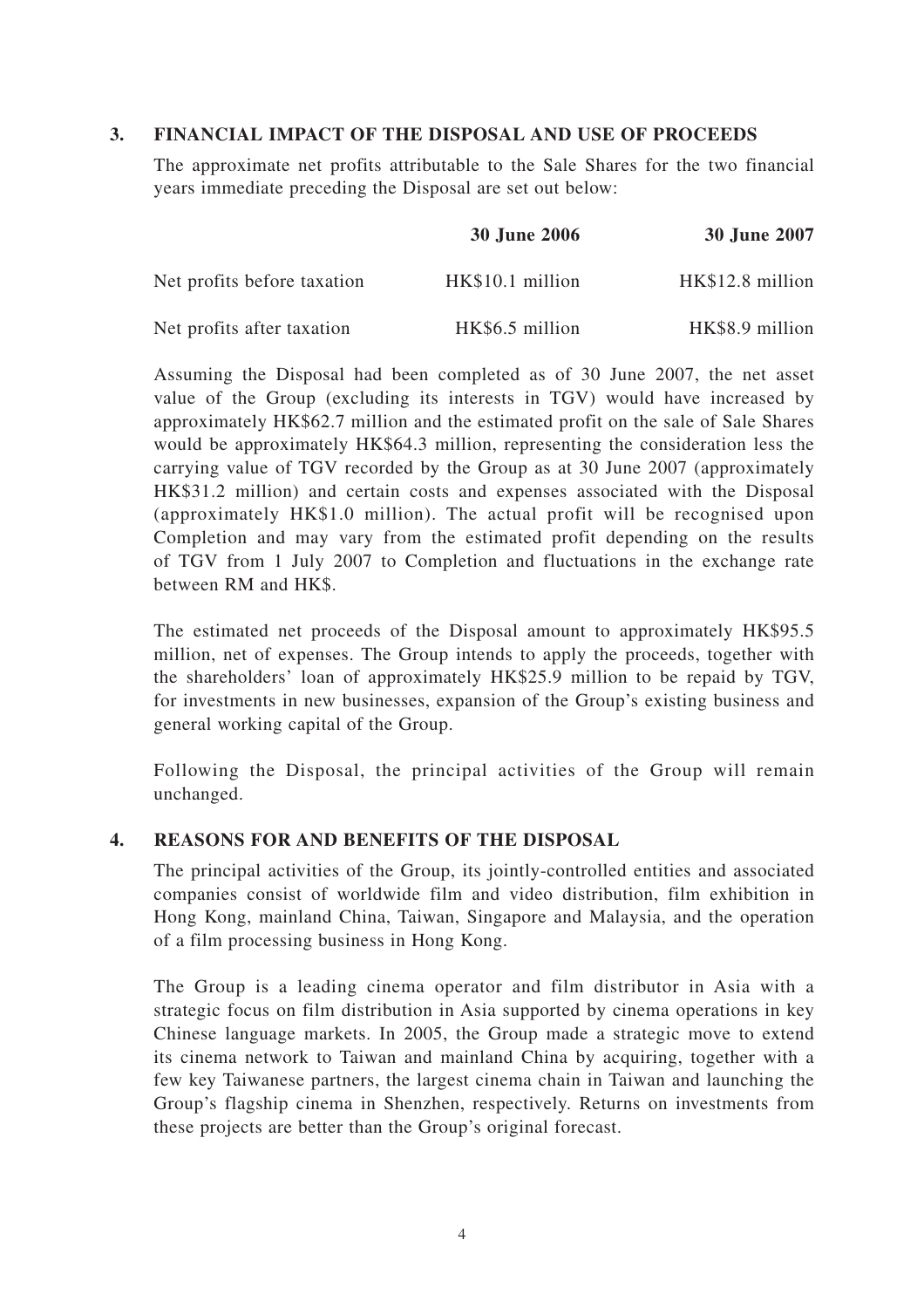Given the gradual liberalization of the film distribution and exhibition markets in mainland China and the increase in investment opportunities in the territory, the Directors believe that it is the appropriate time for the Group to ride on this trend and redeploy the Group's resources to the Greater China market.

The Group has completed disposal of one of its two cinema chains in Malaysia, namely Golden Screen Cinemas Sdn Bhd, in February 2007. This proposed Disposal will further release the Group from future capital commitments in Malaysia and allow the Group to deploy capital resources to the Greater China market. This will allow the Group to concentrate its capital in markets with better returns, improve its strategic focus and sharpen its existing strengths and competitive edge.

The terms of the Share Purchase Agreement have been agreed after arm's length negotiations between the Sellers and Purchasers. The Directors (including the independent non-executive Directors) consider that the Share Purchase Agreement is on normal commercial terms and is fair and reasonable and in the interests of the Company and the shareholders of the Company as a whole.

#### **5. LISTING RULES IMPLICATIONS FOR THE COMPANY**

Based on the latest published results of the Group for the year ended 30 June 2007, the relevant percentage ratios resulting from the Disposal exceeds 5% but is less than 25%. Accordingly, pursuant to Rule 14.06 of the Listing Rules, the Disposal constitutes a discloseable transaction.

#### **6. GENERAL**

A circular containing further information on the Disposal will be despatched to shareholders of the Company as soon as practicable.

#### **DEFINITIONS**

In this announcement, the following words and phrases have the following meanings:

| "associate"  | has the meaning as defined in the Listing Rules                                                                                                                                            |
|--------------|--------------------------------------------------------------------------------------------------------------------------------------------------------------------------------------------|
| "Board"      | board of Directors of the Company                                                                                                                                                          |
| "Company"    | Golden Harvest Entertainment (Holdings) Limited,<br>a company incorporated in Bermuda with limited<br>liability, the shares of which are listed on the main<br>board of the Stock Exchange |
| "Completion" | means the completion of the transfer of the 2,500,000<br>shares in TGV, representing 50% of the entire issued<br>and paid up capital of TGV, from the Sellers to the<br>Purchaser          |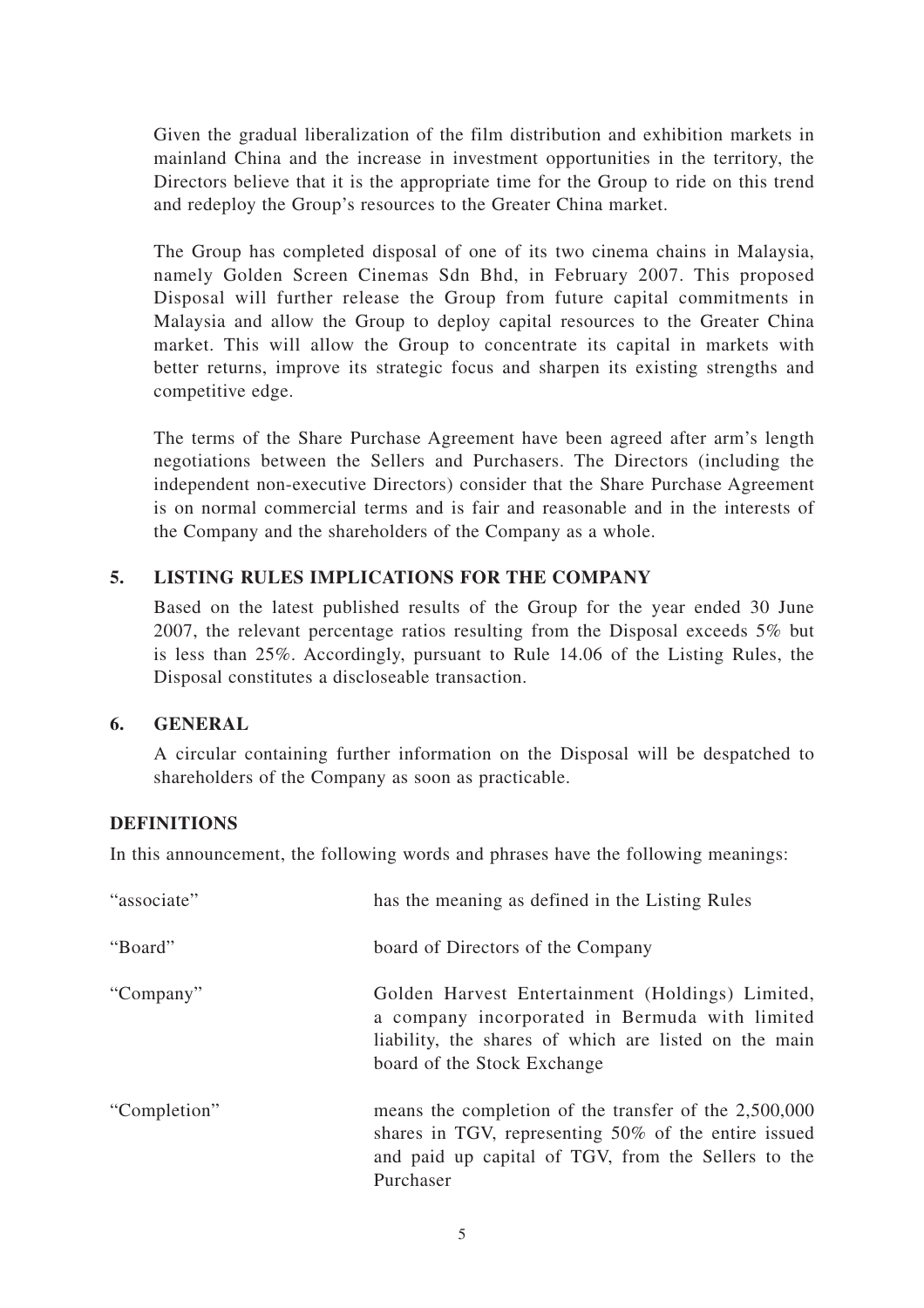| "connected persons"        | has the meaning as defined in the Listing Rules                                                                                                                                                                                                    |  |
|----------------------------|----------------------------------------------------------------------------------------------------------------------------------------------------------------------------------------------------------------------------------------------------|--|
| "Director(s)"              | the director(s) of the Company                                                                                                                                                                                                                     |  |
| "Disposal"                 | the disposal of the an aggregate of $2,500,000$ shares in<br>TGV, representing 50% of the entire issued and paid up<br>capital of TGV held by the Sellers in equal proportions<br>pursuant to the Share Purchase Agreement                         |  |
| "Group"                    | the Company and its subsidiaries                                                                                                                                                                                                                   |  |
| "GEM"                      | Global Entertainment and Management Systems Sdn<br>Bhd, a wholly-owned subsidiary of the Company<br>incorporated in Malaysia and a Seller                                                                                                          |  |
| "GHC"                      | Golden Harvest Cinemas Holding Limited, a wholly-<br>owned subsidiary of the Company incorporated in the<br>British Virgin Islands and a Seller                                                                                                    |  |
| "Hong Kong"                | the Hong Kong Special Administrative Region of the<br>Peoples' Republic of China                                                                                                                                                                   |  |
| "Listing Rules"            | Rules Governing the Listing of Securities on the Stock<br>Exchange                                                                                                                                                                                 |  |
| "Purchaser"                | Tanjong Entertainment Sdn Bhd a company<br>incorporated in Malaysia                                                                                                                                                                                |  |
| "Sale Shares"              | 2,500,000 ordinary shares of RM1.00 each representing<br>50% of the issued and paid up share capital of TGV                                                                                                                                        |  |
| "Sellers"                  | collectively GEM and GHC, and "Seller" shall mean<br>either one of them                                                                                                                                                                            |  |
| "Share Purchase Agreement" | the share purchase agreement dated 13 February 2008<br>entered into between the Purchaser and the Sellers in<br>respect of the Disposal                                                                                                            |  |
| "Stock Exchange"           | The Stock Exchange of Hong Kong Limited                                                                                                                                                                                                            |  |
| "TGV"                      | TGV Cinemas Sdn Bhd, a company incorporated in<br>Malaysia and a wholly-owned subsidiary of Tanjong<br>Public Company Limited, a company the shares of<br>which are listed on the Kuala Lumpur Stock Exchange<br>and the London Stock Exchange plc |  |